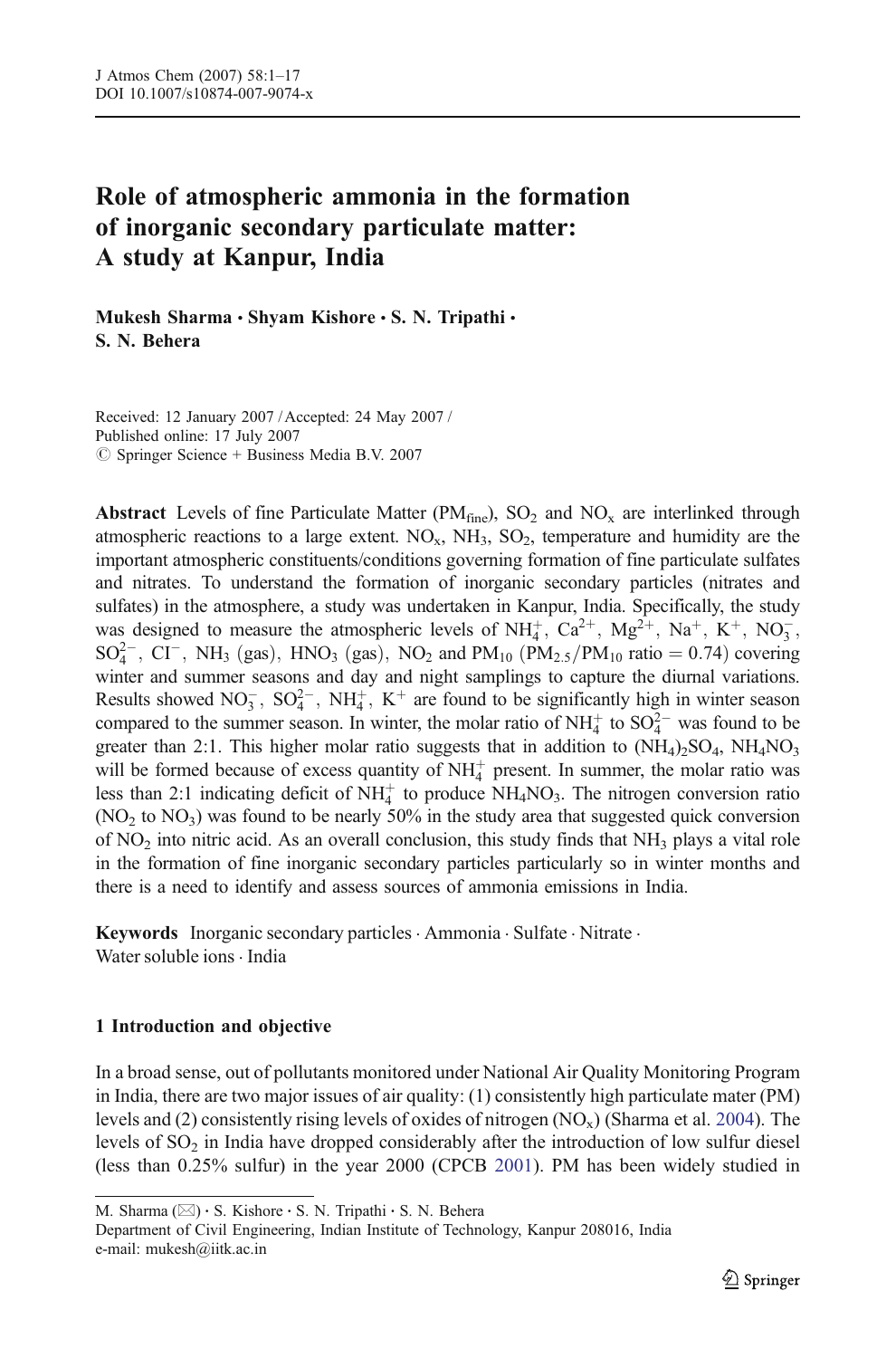recent years due to its potential health impacts and need for its control (e.g. Schwartz et al. [1996\)](#page-16-0). To understand the health effects and formation/emission of PM, it is essential to know physical characteristics and chemical composition of particles. For example, the mean composition range (in western and eastern US) of  $PM_{2.5}$  (particle with aerodynamic diameter of less than 2.5 μ) is: organic carbon (20–40%), metals (<1%), nitrates and sulfates  $(25-35%)$ , elemental carbon  $(4-15%)$  minerals  $(4-15%)$  and unknown  $(0-22%)$ (USEPA [1996\)](#page-16-0). However, such composition analysis for North India is lacking.

The particulate concentration has shown statistically significant seasonal variability at various locations in India (Sharma et al. [1995](#page-16-0)). The seasonal variation in PM levels could be due to variations in soil dust emissions, photochemistry responsible for formation of inorganic secondary particles (nitrates and sulfates) and other anthropogenic sources including biomass burning. The variation in inorganic secondary particles (which will mostly be in fine fraction) is of greater significance from public health point of view and needs to be examined.

The primary precursors for formation of nitrate and sulfate are  $NH_3$ ,  $SO_2$  and  $NO_x$ . In other words, levels of PM and NH<sub>3</sub>,  $SO_2$  and NO<sub>x</sub> are interlinked through atmospheric reactions to a large extent. It has been established that most of the reactions are inorganic in nature (for formation of sulfate and nitrate), complex and competing with each other. These reactions mostly depend on solar insolation, temperature, humidity and presence of other constituents in the atmosphere (Utsunomiya and Wakamatsu [1996](#page-16-0)). Kumar et al. ([2004\)](#page-16-0) and Gupta et al. ([2003\)](#page-15-0) have measured concentration of  $SO_2$ ,  $NO_2$ ,  $NH_3$  and  $HNO_3$  at urban and suburban sites of Agra and Rampur, India. They interestingly found  $NH<sub>3</sub>$  levels (7– 10 μg m<sup>-3</sup>) to be comparable or higher than levels of SO<sub>2</sub> and NO<sub>2</sub> signifying the role that  $NH<sub>3</sub>$  can play in atmospheric chemistry. Kaneyasu et al. ([1995\)](#page-15-0) reported that  $NO<sub>3</sub>$  and  $NH<sub>4</sub><sup>+</sup>$  exhibit marked seasonal variation with winter maxima and summer minima.

In summary, there are a few studies that have measured  $NO<sub>x</sub>$ ,  $NH<sub>3</sub>$ ,  $HNO<sub>3</sub>$ ,  $PM$ fine, and  $PM_{10}$  (particles having aerodynamic diameter less than 10  $\mu$ ) simultaneously in the ambient air. Most of the studies reported an apparent seasonal variation in  $NO_x$ ,  $NH_3$ ,  $HNO_3$  and PM<sub>10</sub> levels. Composition of precursor pollutants and those of inorganic secondary particles are location specific and show seasonal and diurnal variations and one needs to study/ measure these parameters at local and regional levels.

 $NO<sub>x</sub>$  and  $SO<sub>2</sub>$  are mainly emitted through combustion processes, which are subsequently transformed into  $HNO<sub>3</sub>$  and  $H<sub>2</sub>SO<sub>4</sub>$  in the atmosphere. NH<sub>3</sub> in the atmosphere results primarily from the decomposition and volatilization of animal wastes. As agricultural livestock numbers have dramatically increased together with increases in nitrogen fertilization,  $NH_3$  emissions have increased substantially (Sutton et al. [1993](#page-16-0)). The major global anthropogenic sources are from domestic/wild animal wastes and fertilizer uses (e.g. urea). About half of the global emissions of  $NH<sub>3</sub>$  come from Asia, and about 70% of the total, is related to food production [\(http://www.ars.usda.gov/research/programs](http://www.ars.usda.gov/research/programs)). The regions with highest geographically-localized emission rates are found in Europe, the Indian subcontinent, China, and parts of the U.S ([http://www.ars.usda.gov/research/programs\)](http://www.ars.usda.gov/research/programs).

The primary objective of this study was to understand the science behind formation of inorganic secondary particles. Although role of OH radical is vital in formation of  $SO<sub>4</sub>$  and  $NO<sub>3</sub>$ , its direct measurement is very difficult. Therefore, role of  $NO<sub>x</sub>$ ,  $NH<sub>3</sub>$ ,  $SO<sub>2</sub>$ ,  $HNO<sub>3</sub>$ , temperature and humidity in formation of particulate sulfate and nitrate has been examined. The study area was city of Kanpur (latitude 26° 26′ N and Longitude 88° 22′ E), North India. Specifically, the study was designed to measure the atmospheric levels of NH $_4^+$ , Ca<sup>2+</sup>,  $Mg^{2+}$ , Na<sup>+</sup>, K<sup>+</sup>, NO<sub>3</sub>, SO<sub>4</sub><sup>-</sup>, CI<sup>-</sup>, NH<sub>3</sub> (gas), HNO<sub>3</sub>(gas), NO<sub>2</sub>, SO<sub>2</sub> and PM<sub>10</sub> covering winter and summer seasons. Separate day and night samplings were undertaken to capture the diurnal variations in two seasons.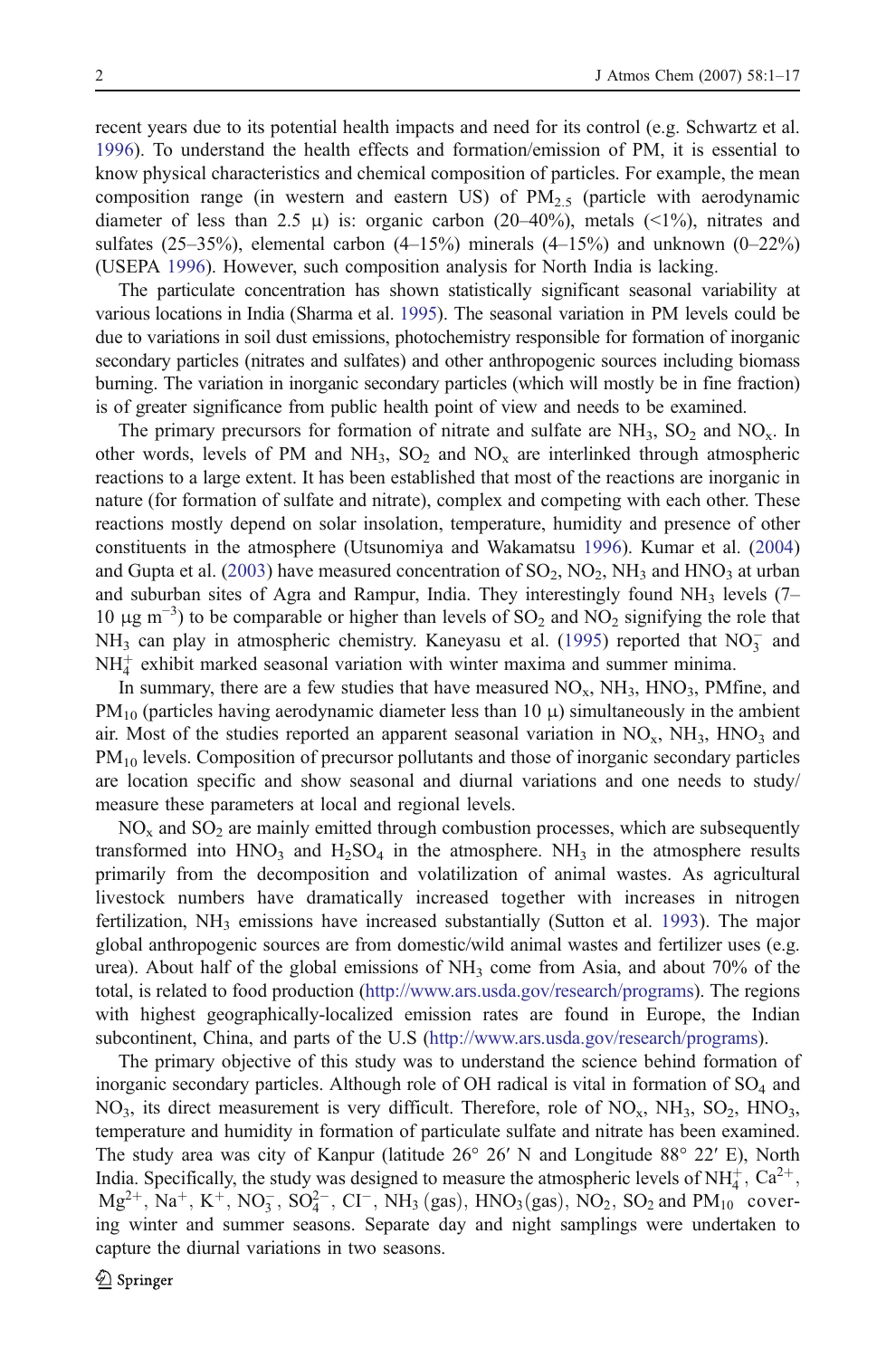In this study measurements of  $PM_{10}$  was only done. However, interpretation of results in terms of chemical composition of  $PM_{10}$  can indicate formation of inorganic secondary  $PM_{2.5}$ . The primary reasons for considering  $PM_{10}$  over  $PM_{2.5}$  include: (1)  $PM_{2.5}/PM_{10}$  ratio=0.74 at the sampling site (Sharma and Maloo [2005](#page-16-0) and Bartonova and Sharma [2005\)](#page-15-0) and (2) high gas flow rate for PM<sub>10</sub> sampler (1 m<sup>3</sup> min<sup>-1</sup>) than PM<sub>2.5</sub> sampler (1 m<sup>3</sup> h<sup>-1</sup>). that enables further accurate chemical characterization of collected particulate matter. In another study (Shukla [2007](#page-16-0)) at the same sampling site, it was noted that the ratio of  $SO_4^{2-}/Ca^{2+}$  and  $NO_3^{-}/Ca^{2+}$  in  $PM_{10}$  (0.75 and 0.52 during monsoon and 0.47 and 0.21 in non-monsoon season) was substantially high compared to the ratios of  $SO_4^{2-}/Ca^{2+}$  and  $NO_3^{-}/Ca^{2+}$  in soil (0.026 and 0.003 respectively); clearly suggesting that atmosphere is enriched with  $SO_4^{2-}$  and  $NO_3^$ formed in the atmosphere as secondary particles in fine mode. Tare et al. [\(2006\)](#page-16-0) for the same sampling site has reported that major part of sulfates and nitrates is in fine node.

#### 2 Study area, materials and methods

#### 2.1 Site description

The sampling was done during winter (December 2004 and January 2005; n (number of samples)=44) and summer (May 2005;  $n=18$ ) in an open area at a height of 12 m at the Indian Institute of Technology (IIT) in Kanpur, India (Fig. [1](#page-3-0)). IIT is an educational institute having residential campus with no commercial or industrial activities. The campus lies at about 15 km north of city with minimum emissions. Within the campus, vehicular population mainly comprises two-wheelers (motorcycles and scooters, mostly four stroke engine) and cars. The heavy-duty vehicle population is negligible. For most of the year, campus lies on the upwind side and receives no air pollution from Kanpur city. This site can ideally be taken as a relatively clean site.

#### 2.2 Measurements

# 2.2.1  $PM_{10}$  sample collection and storage

The 24-h desiccated filter papers (Whatman Quartz Micro fiber filter (size  $8'' \times 10''$ )) were weighed twice on the balance (APM 440, Metler; sensitivity 0.00001 g). The conditioned and weighed filter papers were taken to the field in closed envelops for sampling to avoid contamination of the filter papers on the way.  $PM_{10}$  sampling was done on High Volume Sampler (Envirotech, New Delhi) at a flow rate of  $1 \text{ m}^3 \text{ min}^{-1}$ . Before starting the sampling, initial volume, timer and the manometer readings for  $PM_{10}$  sampler were recorded in field monitoring sheet. The sampler was operated to obtain day (9 AM to 5 PM) and night (10 PM to 6 AM) samples separately. After sampling, the filter paper was again desiccated for 24-h and weighed. Before and after each set of sampling, data was entered in the field data sheet in the predefined format and concentrations of  $PM_{10}$  were calculated gravimetrically.

The sampled filter papers were stored in aluminum foil and preserved in freezer until further chemical analysis for water soluble ions was undertaken.

#### 2.2.2 Water soluble ions (WSI)

The reference method for extraction of WSI was as prescribed in NILU EMEP/CCC ([1995\)](#page-16-0). One forth filter paper was taken and cut into small pieces and kept in reagent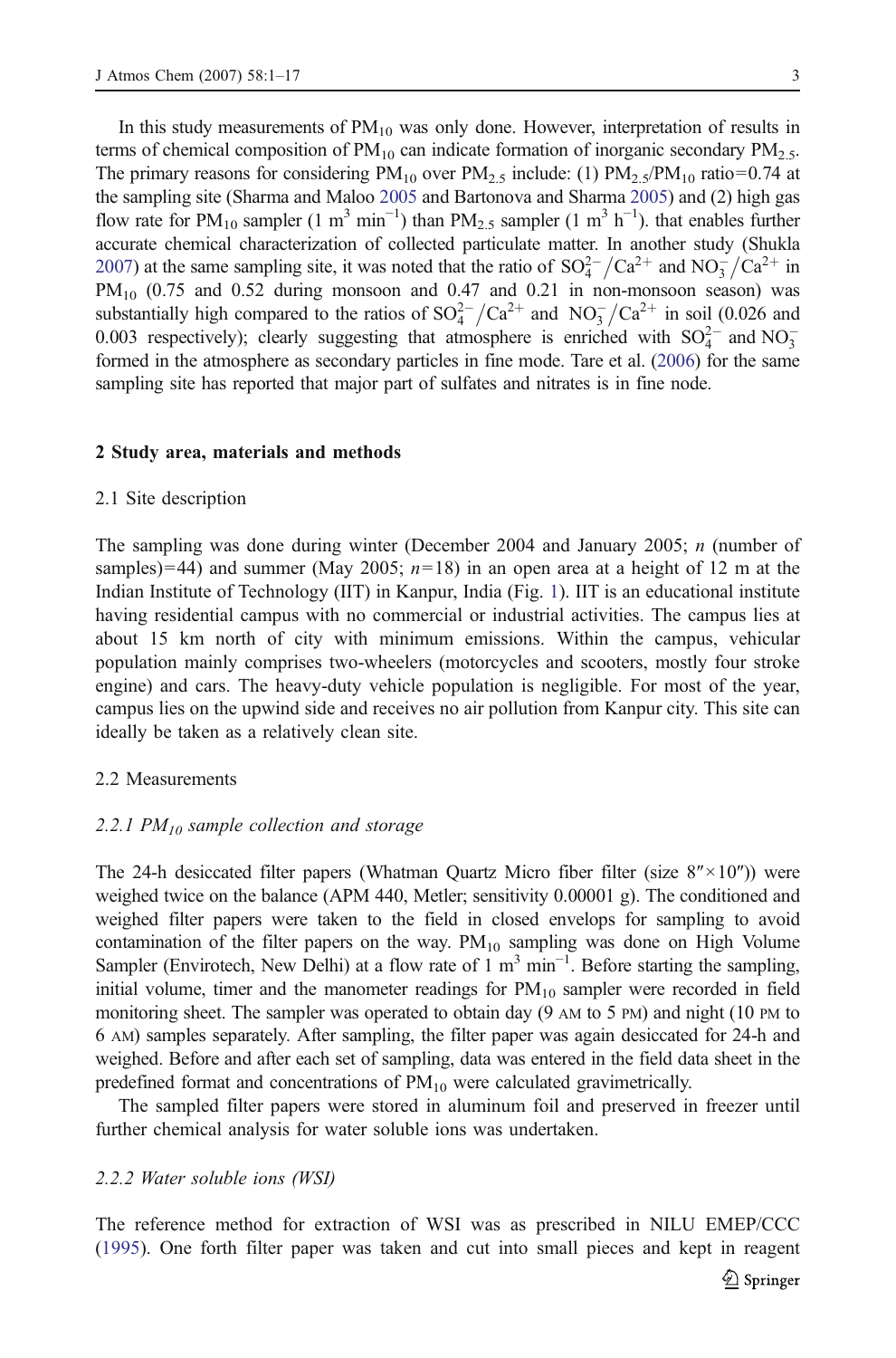<span id="page-3-0"></span>

Fig. 1 Sampling location in Kanpur city

bottles. Then, 40 ml deionized (ultra pure) water was added to reagent bottles and bottles were kept in utrasonicator for 30 min. After digestion, sample was filtered through 0.22  $\mu$ filter paper to remove insoluble matter and made up to 50 ml. The filtered sample was transferred to plastic bottle and kept in refrigerator to preserve the sample until further analysis.

The water soluble ions i.e.  $NO_3^-$ ,  $SO_4^{2-}$  and  $Cl^-$  were analyzed by Ion Chromotograph (Metrohm761Compact, USA) whereas cations Na<sup>+</sup>, K<sup>+</sup>, Ca<sup>2+</sup>, Mg<sup>2+</sup> were analyzed by Atomic Absorption Spectroscopy (Varian, Spectra AA 220 FS, USA). Indo-phenol blue method was used for analysis of the  $NH_4^+$  ions by using UV spectrophotometer (Varin, USA).

# 2.2.3 Gaseous species

 $SO<sub>2</sub>$  was measured by absorbing it in tetra-chloro-mercurate (TCM) solution and then analyzing it using West and Gaeke Method (Lodge [1989\)](#page-16-0). For collection of sample, 20 ml of 0.04 M TCM absorbing solution was taken in a midget impinger. The rate of air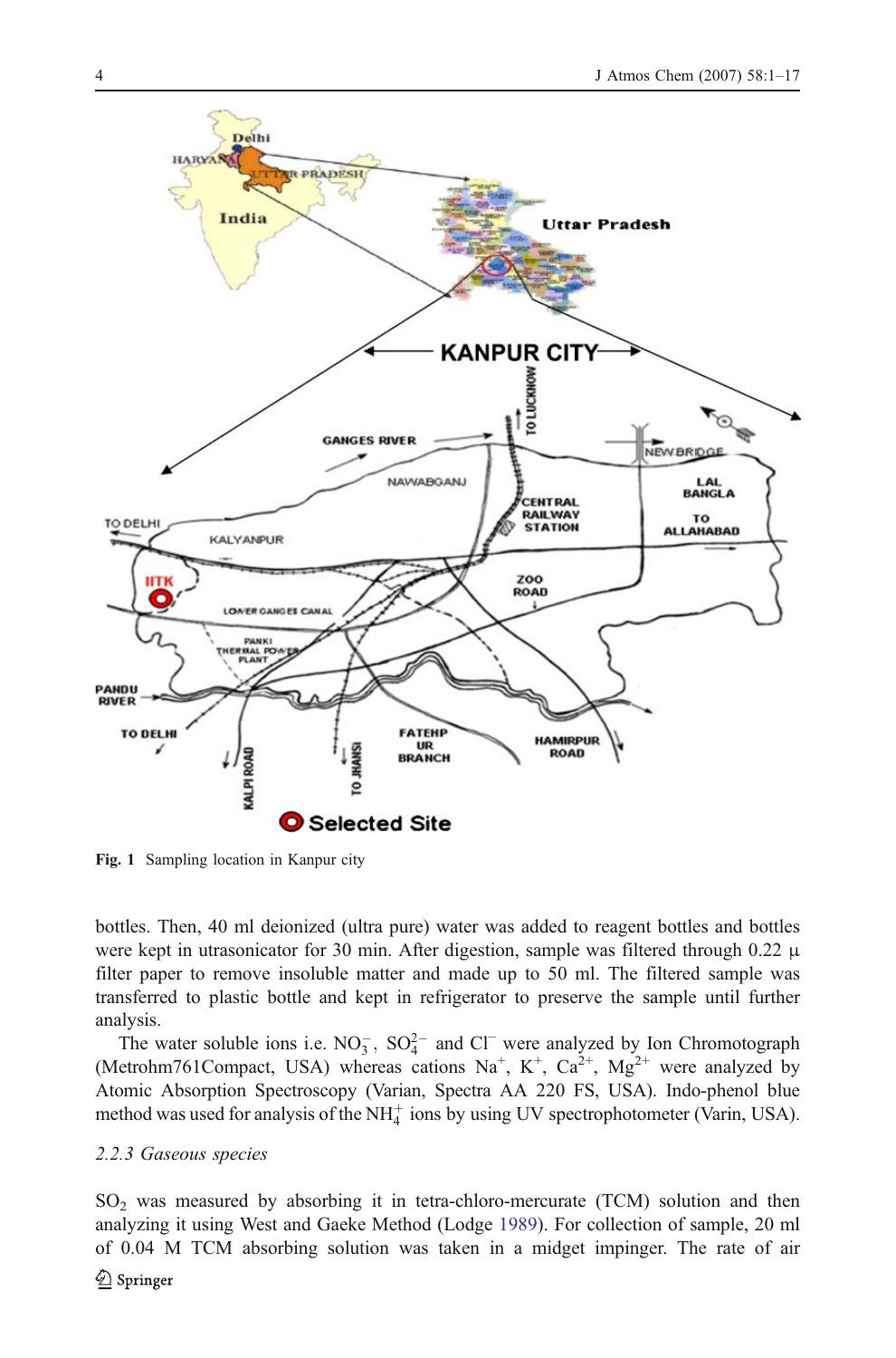| Metrological Parameters                                              |                                          | Winter (January)<br>Summer (May) |              | Winter (Overall) | Summer (Overall)     |                      |
|----------------------------------------------------------------------|------------------------------------------|----------------------------------|--------------|------------------|----------------------|----------------------|
|                                                                      | Dav                                      | Night                            | Dav          | Night            | (including Dec)      |                      |
| Temperature $(^{\circ}C)$<br>Humidity (%)<br>Wind speed $(m s^{-1})$ | 16.6<br>80.6<br>$\overline{\phantom{a}}$ | 14.2<br>81.7                     | 38.4<br>32.2 | 27.8<br>52.9     | 17.6<br>70.6<br>0.66 | 33.4<br>41.9<br>1.12 |

<span id="page-4-0"></span>Table 1 Metrological parameters during sampling period

sampling was kept at  $1$  LPM.  $SO<sub>2</sub>$  was analyzed colorimetrically using spectrophotometer (Systronics Instrument, India) at 548 nm wavelength.

 $NO<sub>2</sub>$  was measured by absorbing it in the solution of sodium-hydro-oxide and sodium arsenate and then analyzing it using Jacob and Hochheiser Method (Lodge [1989\)](#page-16-0). For collection of sample, 20 ml of absorbing solution was taken in a midget impinger. The rate of air sampling was kept at  $1$  LPM. NO<sub>2</sub> was analyzed colorimetrically using spectrophotometer (Systronics Instrument, India) at 540 nm wavelength. The color was developed using  $H_2O_2$ , sulfanilamide and NEDA solution.

NH3 samples were collected according to the method prescribed in Methods of Air Sampling and Analysis (Lodge [1989\)](#page-16-0). Air was aspirated through a measured volume (30 ml) of 0.1 N  $H_2SO_4$  in a standard impinger. The collected NH<sub>3</sub> samples were transferred into plastic bottles, preserved in refrigerator and analyzed colorimetrically at 625 nm by catalyzed Indophenol- blue method using spectrophotometer (Systronics Instrument, India).

HNO<sub>3</sub> samples were collected by aspirating air through a measured volume of (30 ml) deionized water in a standard impinger (Kumar et al. [2004](#page-16-0)). The collected samples were transferred to plastic bottles, preserved in a refrigerator and analyzed by ion chromatographic (Metrohm 761Compact) method for NO<sub>3</sub>.

#### 2.2.4 Meteorological parameter

During the sampling period, meteorological parameters (Temperature, Relative Humidity, and Wind speed and wind direction) were recorded. Temperature and relative humidity were measured by temperature and relative humidity sensor, whereas wind speed and direction was measured by wind vane and three Cup Anemometer (Wind Monitor WM251 Envirotech, New Delhi). Summary of the meteorological parameters is presented in Table 1.

# 3 Overall results

The levels of  $PM_{10}$  are presented in Table 2. The levels of WSI in  $PM_{10}$  (collected on filter paper) and levels of gaseous species are presented in Fig. [2](#page-5-0) (winter and summer concentration), Fig. [3](#page-5-0) (diurnal variation in winter) and Fig. [4](#page-6-0) (diurnal variation in summer).

| Season | Day ( $\mu$ g m <sup>-3</sup> ) | Night ( $\mu$ g m <sup>-3</sup> | Overall $(\mu g \text{ m}^{-3})$ |
|--------|---------------------------------|---------------------------------|----------------------------------|
| Winter | $175 + 78$                      | $123 \pm 19$                    | $169 \pm 61$                     |
| Summer | $369 \pm 128$                   | $347+73$                        | $359 \pm 84$                     |

Table 2 Concentration of  $PM_{10}$  in winter and summer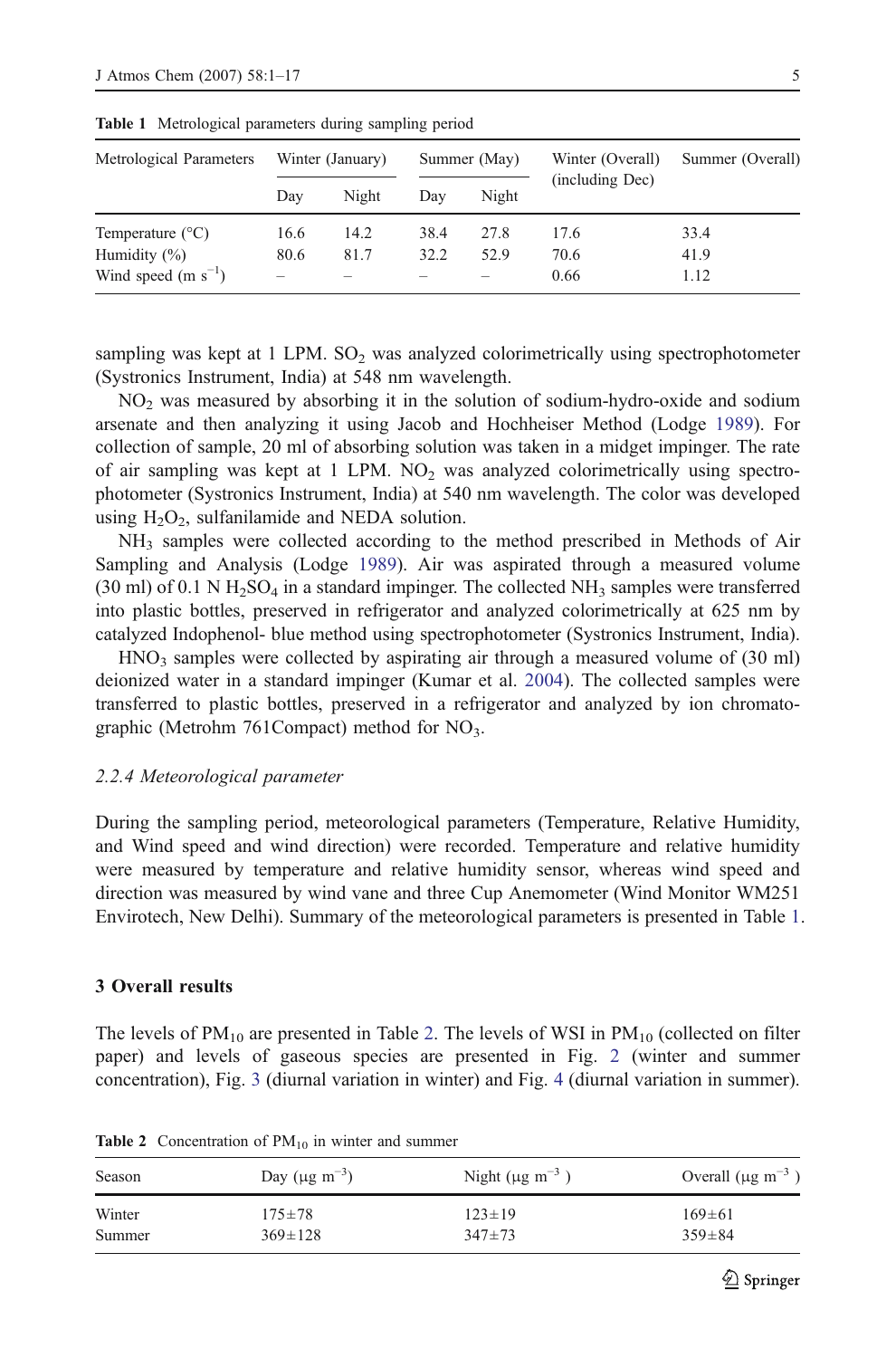<span id="page-5-0"></span>

Fig. 2 Concentration of WSI and gaseous pollutants in summer and winter

The SO<sub>2</sub> levels for all samples were below the detection limit of the method (i.e. 4  $\mu$ g m<sup>-3</sup>) and are not reported here. Results of WSI were examined for electro neutrality. It was found the difference in cation and anion were 17% in winter and 24% in summer. This deficit in anion is attributed to carbonates and bicarbonates, which were not measured. Cation and anion difference found in this study is within the acceptable range in rainwater samples (15–30%) (Ayers [1995](#page-15-0)).

# 4 Discussion of results

- 4.1 Seasonal variation
- 4.1.1 Winter vs summer

The summer levels of  $PM_{10}$  are statistically higher than winter levels due to higher wind speed (Table [1\)](#page-4-0) experienced in summer that makes the soil dust airborne, which is very dry



Fig. 3 Diurnal variations of WSI and gaseous pollutants (winter)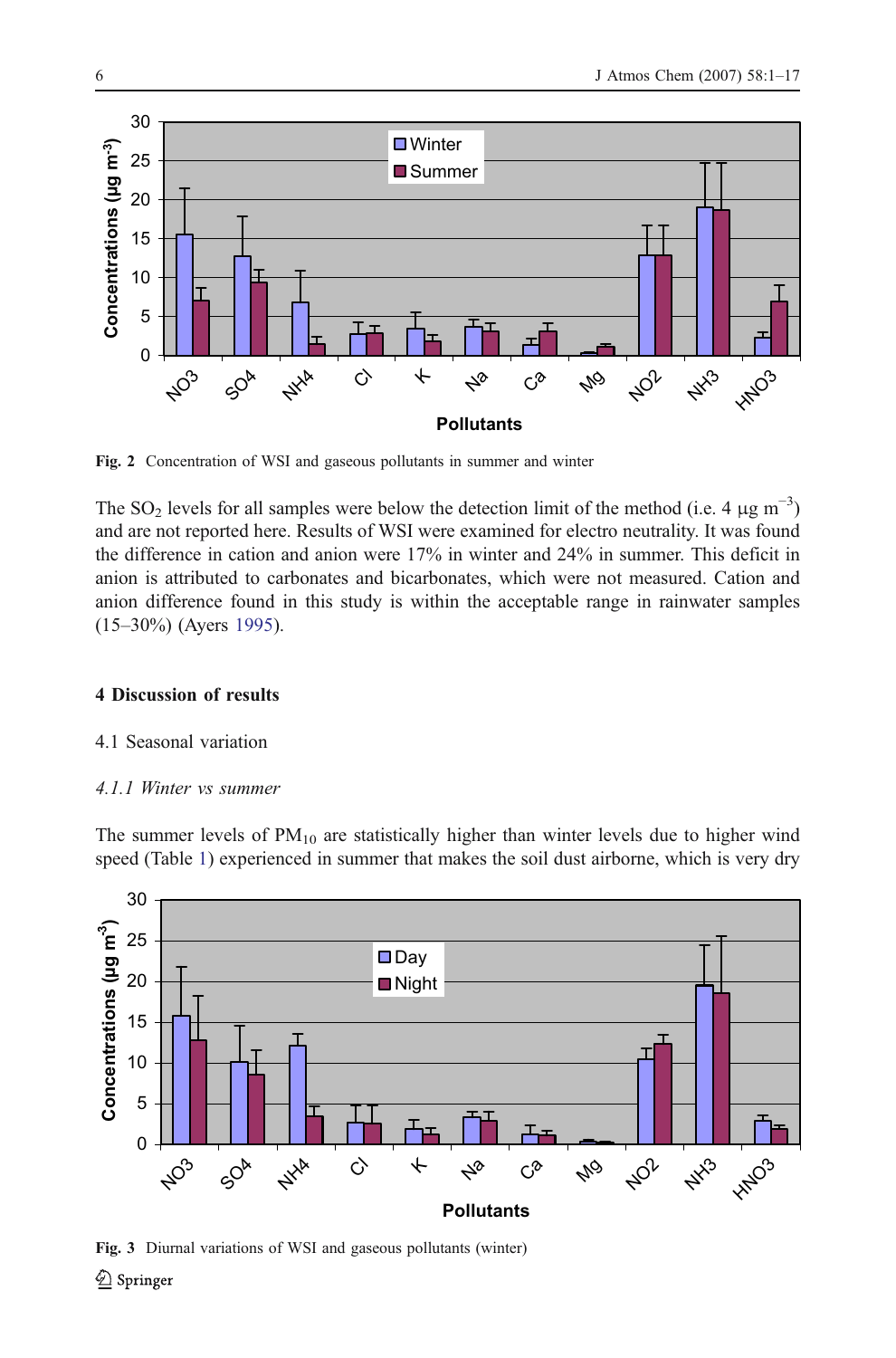<span id="page-6-0"></span>

Fig. 4 Diurnal variations of WSI and gaseous pollutants (summer)

and loose (in summer). In winter, the daytime  $PM_{10}$  levels are higher than the night time level, this may be due to reduced emission/activity in night time. Similarly, the daytime PM<sub>10</sub> levels are slightly higher than nighttime levels in summer.

 $NO_3^-$ ,  $SO_4^{2-}$ ,  $NH_4^+$ ,  $K^+$  are found to be significantly high in winter season compared to the summer season (Fig. [2\)](#page-5-0).  $Ca^{2+}$ ,  $Mg^{2+}$  are found higher in summer compared to winter (Fig. [2\)](#page-5-0). There is no significant seasonal difference in chloride and sodium (Fig. [2](#page-5-0)). The reasons for higher winter concentration of  $NO_3^-$ ,  $SO_4^{2-}$ ,  $NH_4^+$ ,  $K^+$  are examined below.

Earlier studies (Kaneyasu et al. [1995;](#page-15-0) Utsunomiya and Wakamatsu [1996;](#page-16-0) Mészáros et al. [1984;](#page-16-0) Willison et al. [1985](#page-16-0)) have reported high winter time concentration of  $NO_3^-$ (compared to summer). Under the conditions of high temperatures and low relative humidity in summer (Table [1\)](#page-4-0), particulate ammonium nitrate is volatile, and as a result,  $NH<sub>4</sub>NO<sub>3</sub>$  will be in gaseous phase. Adams et al. ([1999](#page-15-0)) reported that the temperature  $>25^{\circ}$ C prevents formation of significant amount of particulate  $NH<sub>4</sub>NO<sub>3</sub>$ . The average summer temperature and relative humidity were  $33\pm7$ °C and  $42\pm18$ % respectively, limiting the formation of particulate ammonium nitrate in the study area. This implies formation of inorganic secondary fine particulate in winter will be high. This also signifies the role of NH<sub>3</sub>, which is a precursor pollutant for formation of  $NH<sub>4</sub>NO<sub>3</sub>$  and  $(NH<sub>4</sub>)<sub>2</sub>SO<sub>4</sub>$ . It is expected that  $SO_4^{2-}$  concentrations increases in summer due to high rate of photochemical activity and high OH  $\cdot$  concentration, which increases the oxidation of  $SO_2$  and its conversion rate to sulfate (Stockwell and Calvert [1983](#page-16-0); Khoder [2002](#page-15-0); Utsunomiya and Wakamatsu [1996;](#page-16-0) Cadle [1985;](#page-15-0) Gupta et al. [2003\)](#page-15-0). In aqueous phase, largely it is  $H_2O_2$  and  $O_3$ , which are responsible for oxidation of  $SO_2$  to sulfates. However, we have found higher concentration of  $SO_4^{2-}$  in winter (Fig. [2\)](#page-5-0). There are two possible reasons for this (1) higher emissions of  $SO<sub>2</sub>$  due to biomass burning in winter and (2) Kadowaki ([1986\)](#page-15-0) has reported that for the conversion of  $SO_2$  to sulfate, high oxidant concentration (i.e. OH· and sunlight) as well as relative humidity is an important factor. Since  $SO_4$  production rate is much higher in aqueous phase, high relative humidity will enhance sulfate formation in winter. The low relative humidity  $(42\pm18%)$  in summer, at this site, may be the reason of low concentration of sulfate in summer compared to winter.

 $NH_4^+$  generally combines with  $NO_3^-$  and  $SO_4^{2-}$  in atmosphere and forms ammonium nitrate and ammonium sulfate respectively (Appel et al. [1981;](#page-15-0) Utsunomiya and Wakamatsu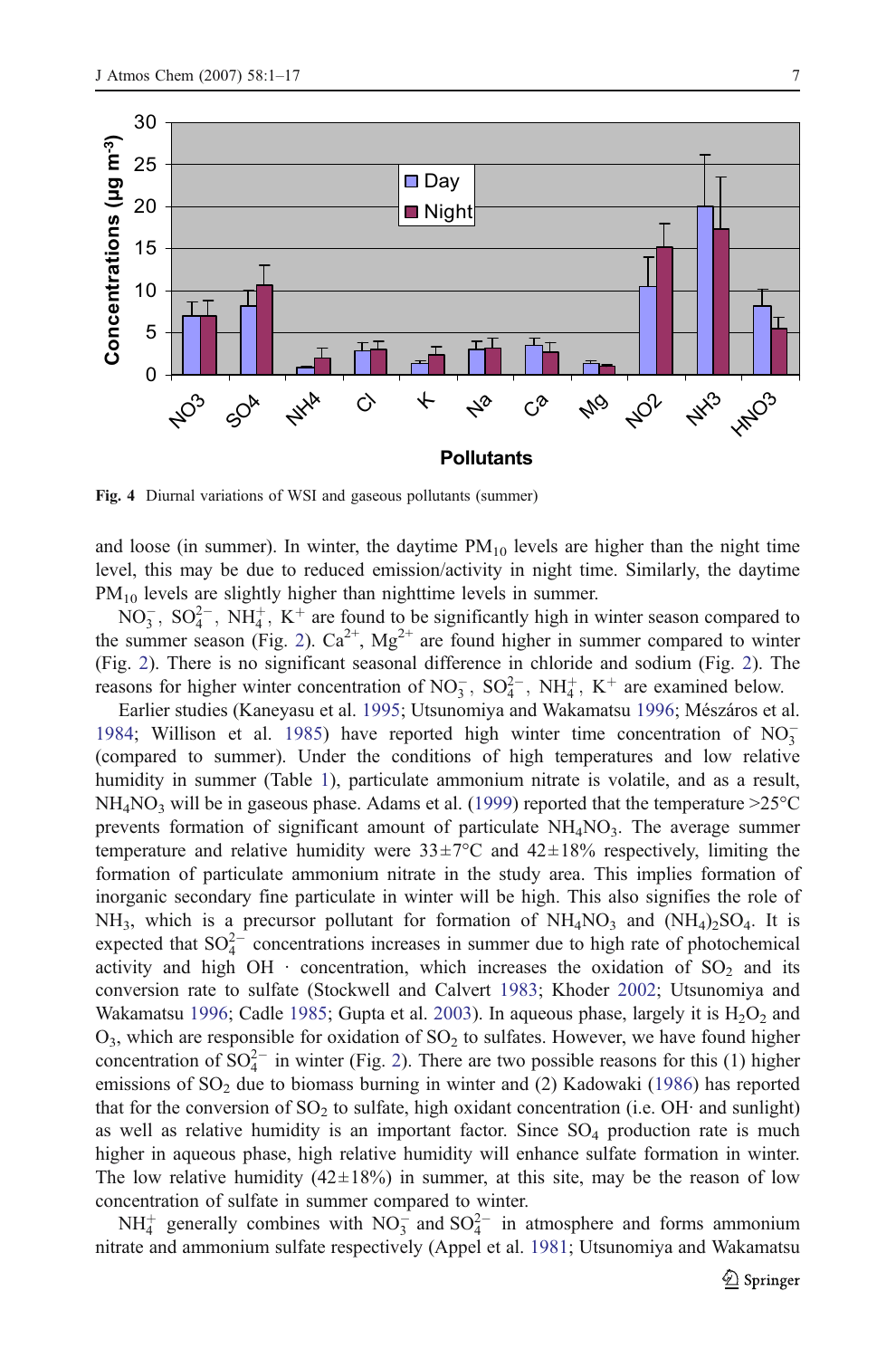[1996\)](#page-16-0). However in summer time,  $NH_4^+$  will be transformed to  $NH_3$  due to high temperature and low relative humidity (Seinfeld and Pandis [1998](#page-16-0)). Thus,  $NH<sub>4</sub><sup>+</sup>$  is not available in significant quantity for formation of  $NH<sub>4</sub>NO<sub>3</sub>$  in summer. Nonetheless, it is noteworthy that nitrate in summer will remain in gaseous form as  $HNO<sub>3</sub>$  and levels of  $HNO<sub>3</sub>$  will be higher in summer as shown in Fig. [2](#page-5-0).

The other probable reason for higher sulfate and nitrate levels in the winter is-higher emission of  $SO_2$  NOx, and NH<sub>3</sub> in winter due to additional source of biomass burning, which is prevalent in the study area. This issue of seasonal variability of sulfate and nitrate formation is further discussed in Sections [4.4](#page-9-0) and [4.5](#page-12-0) on Stoichiometric Analysis of Formation of  $(NH_4)_2SO_4$  and  $NH_4NO_3$  and  $NH_3$  and  $HNO_3$  equilibrium.

 $K^+$  ions are significantly high in the winter month (Fig. [2\)](#page-5-0). It may be noted that  $K^+$  is released into the atmosphere from vegetation (Kleinman et al. [1979\)](#page-15-0) and biomass burning (Penner [1995\)](#page-16-0). At high humidity, when the rate of transpiration is low, plants emit submicron  $K^+$  through the respiration mechanism, known as guttation (Stokes [1954\)](#page-16-0). In this process,  $K^+$  is transported from root to leaves and released into atmosphere through hydathodes (Parmar et al. [2001](#page-16-0)). Also, the biomass burning in the winter season increases for local heating. These are the main reasons for high potassium concentration in winter season compared to the summer. It may be noted that in the upwind of the sampling site, there are extensive agriculture activities in winters. Also, it is a common practice to burn agriculture residue in winter to clear the field of unwanted vegetation and that will enhance emission of  $K^+$ .

 $Ca^{2+}$ ,  $Mg^{2+}$  are dominant in summer seasons because they are mainly soil driven. During summer, the wind speed is more compare to the winter (Table [1](#page-4-0)) and high wind speed contributes more wind blown dust to  $PM_{10}$ , which increases the concentration of the Ca<sup>2+</sup>,  $Mg^{2+}$  from soil.

### 4.2 Diurnal variation

#### 4.2.1 Day vs night (winter)

In winter, mainly  $NO_3^1$ ,  $SO_4^{2-}$ ,  $NH_4^+$  ions show significant diurnal variations, with higher levels in daytime (Fig. [3](#page-5-0)). In daytime, the production of gaseous precursors (i.e.  $HNO<sub>3</sub>$  and H2SO4) for formation of ammonium nitrate and ammonium sulfate are found to be high compared to nighttime. In daytime, the gas phase oxidation of  $NO<sub>2</sub>$  by OH radical is predominant, whereas in night, aqueous phase chemistry involving the uptake of  $N_2O_5$  and  $NO<sub>3</sub>$  radical (formed as a consequence of reaction of  $NO<sub>2</sub>$  with  $O<sub>3</sub>$ ) in cloud water at high relative humidity (Foltescu et al. [1996\)](#page-15-0) is predominant. It has also been reported that homogeneous reaction of  $N_2O_5$  with water vapor and other trace gases are believed to be extremely slow (Seinfeld and Pandis [1998](#page-16-0)), as a result, night time level of  $NO_3^-$  are much lower than the day time. Kadowaki ([1986](#page-15-0)) has concluded that the oxidation  $NO<sub>2</sub>$  to  $HNO<sub>3</sub>$  is predominant in gas–phase, that is why higher concentration of nitrates is found in daytime.

In case of  $SO<sub>2</sub>$  also, daytime oxidation is mainly by OH radicals, whereas at high relative humidity, dissolved  $SO_2$  is mainly oxidized to  $SO_4^{2-}$  by the three other dissolved species,  $H_2O_2$ ,  $O_3$  and  $O_2$ . Being relatively insensitive to pH, oxidation by  $H_2O_2$  seems to be dominant for lower pH (pH<5) normally encountered in clouds, rainwater and remote aerosol. Since oxidation of  $SO_4^{2-}$  from day time OH radical is overwhelmingly higher than night time aqueous phase oxidation,  $SO_4^{2-}$  levels in winter are higher in day time.

In winter, day–night, variations of  $Ca^{2+}$ ,  $Mg^{2+}$ , K<sup>+</sup>, Cl<sup>−</sup>, Na<sup>+</sup> ions are not significant in a statistical sense (Fig. [3](#page-5-0)). The  $Ca^{2+}$ , Mg<sup>2+</sup> generally comes from wind blown dust, which is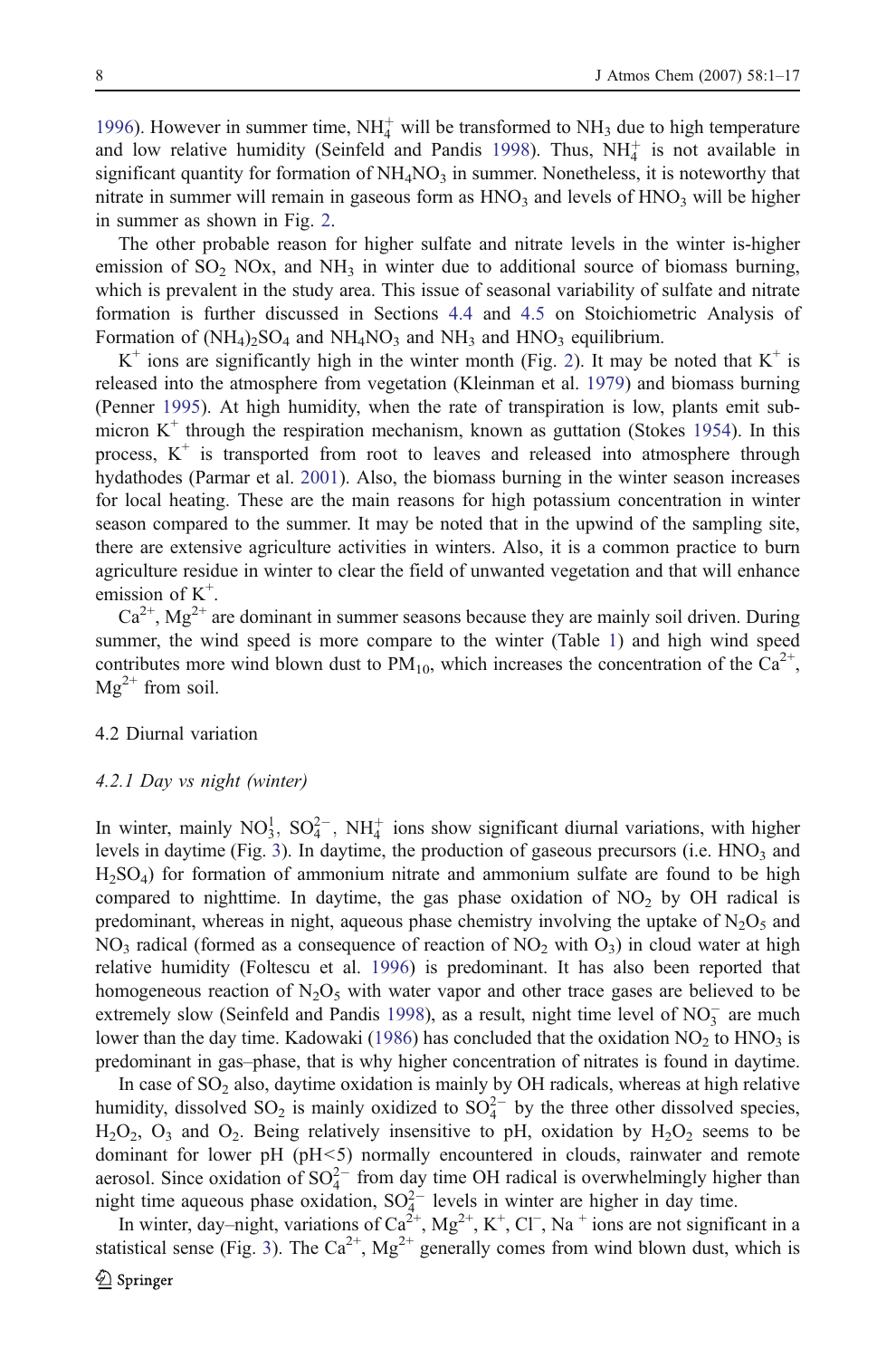<span id="page-8-0"></span>not common in winter season because of low wind speed. Also, the relative humidity is almost same during day (81%) and night (82%) time so the production of  $K^+$  ion from vegetation is not going to change much, this may be the reason for no significant variation in  $K^+$ .

# 4.2.2 Day vs night (summer)

In summer,  $NH<sub>4</sub><sup>+</sup>$  shows statistically significant diurnal variation with high concentration in night compared to the day, whereas  $Ca^{2+}$  ion concentration is more in day time compared to night time (Fig. [4](#page-6-0)). It is noteworthy that in spite of high temperature  $(38^{\circ}C)$  in day time, which enhances the oxidation of  $NO<sub>2</sub>$  and  $SO<sub>2</sub>$ , and increases the production of gaseous precursors ( $H_2SO_4$  and  $HNO_3$ ), particulate  $SO_4^{2-}$  and  $NO_3^-$  are lower in day time. This is due to the low relative humidity in day time (i.e. 33%), because formation of sulfate depends upon both the oxidant concentration as well as relative humidity (Kadowaki [1986](#page-15-0)). In night time, the temperature and relative humidity are 28°C and 53% (much higher than day time), which helps in the formation of  $SO_4^{2-}$  ion more in night. In addition, as the temperature drops in night time, there may be equilibrium shift from  $NH_3$  to  $NH_4^+$  in presence of higher humidity (in night time) resulting in higher  $SO_4^{2-}$  formation. The high day time concentration of  $Ca^{2+}$  is mainly from wind blown dust due to relatively high wind speed and active atmospheric convection in day time (Matsumoto and Tanaka [1996](#page-16-0)).

#### 4.3 Correlation analysis

#### 4.3.1 Winter

Table [3](#page-9-0) presents the correlation matrix for  $NO_3^-$ ,  $SO_4^{2-}$ ,  $NH_4^+$ ,  $Ca^{2+}$  and  $PM_{10}$  for winter and summer seasons. Both  $SO_4^{2-}$  and  $NO_3^-$  ions show significant correlation with  $NH_4^+$  ion  $(r = 0.85$  and  $r = 0.63)$  and with PM<sub>10</sub>. This indicates that both  $(NH_4)_2SO_4$  and  $NH<sub>4</sub>NO<sub>3</sub>$  are formed in the atmosphere and contribute significantly to  $PM<sub>10</sub>$ . The possible routes of formation are:

$$
NH3(g) + HNO3(g) \leftrightarrow NH4NO3(p)
$$
 (1)

$$
2NH3(g) + H2SO4(aq) \leftrightarrow (NH4)2SO4(aq)
$$
 (2)

It may be noted that that the Ca<sup>2+</sup> ion neither correlate with  $SO_4^{2-}$  and  $NO_3^-$  nor with  $PM_{10}$ . This indicates that  $NH_3$  plays a far more important role in inorganic secondary particle formation than do the  $Ca^{2+}$  ions. Since  $Ca^{2+}$  ions do not correlate with PM<sub>10</sub>, it may be argued that contribution of soil in winter months is not significant because low wind speeds (in winter) prevents soil getting reborn in the atmosphere.

# 4.3.2 Summer

In summer, while  $SO_4^{2-}$  ions show significant correlation (Table [3](#page-9-0)) with  $NH_4^+(r = 0.75)$  $NO_3^-$  is not correlated strongly with  $NH_4^+$  (r = 0.42). This indicates that it is largely  $(NH_4)_2SO_4$  that is formed in the atmosphere. However, it is noteworthy that unlike winter,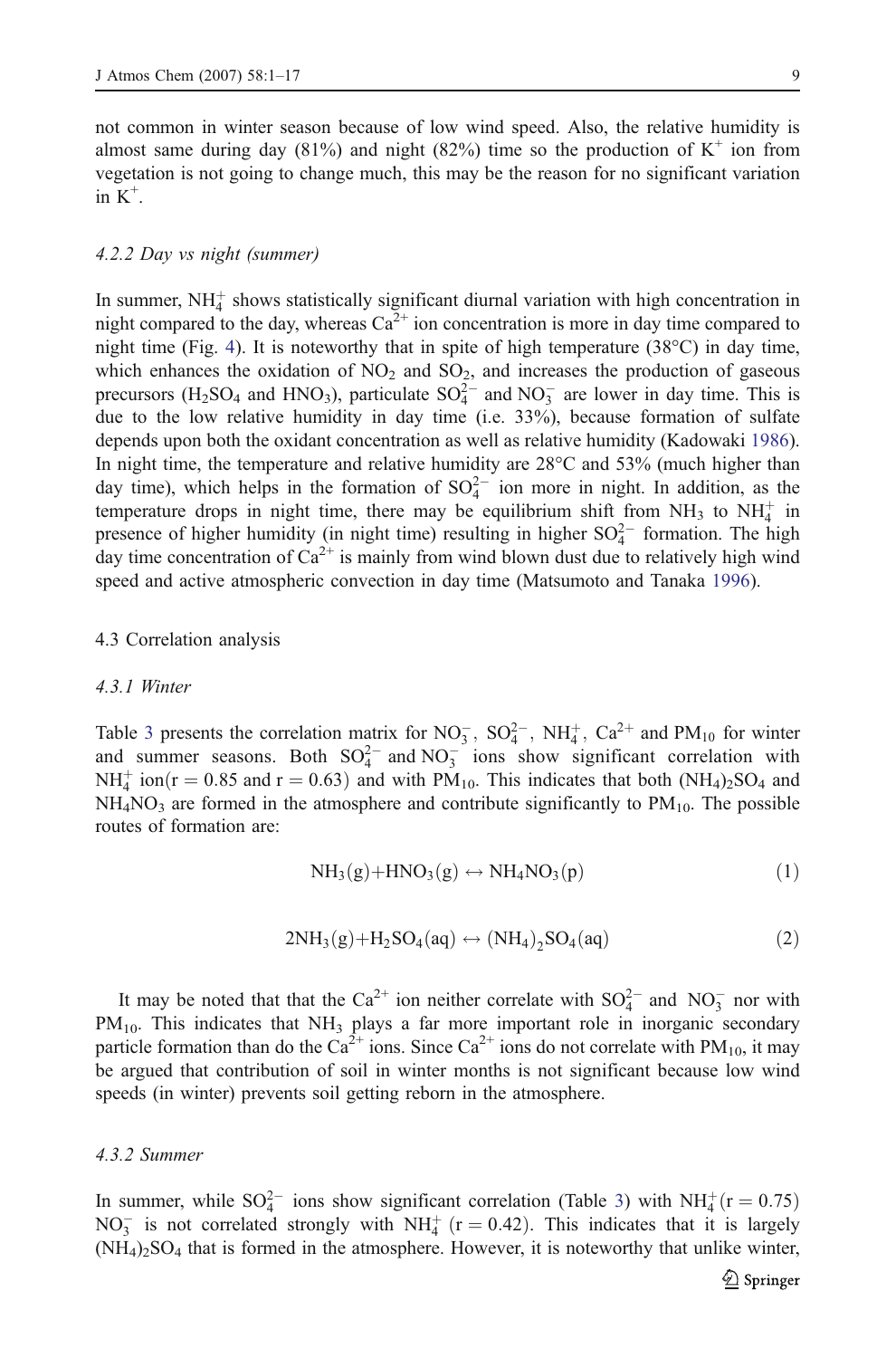|                                                        | NO <sub>2</sub> | $SO_4^{2-}$ |      | NH <sub>4</sub> |                                                  | $Ca^{2+}$ |         | $PM_{10}$ |               |
|--------------------------------------------------------|-----------------|-------------|------|-----------------|--------------------------------------------------|-----------|---------|-----------|---------------|
|                                                        | Winter          |             |      |                 | Summer Winter Summer Winter Summer Winter Summer |           |         |           | Winter Summer |
|                                                        | $\overline{1}$  | 0.68        | 0.71 | 0.63            | 0.42                                             | $-0.10$   | 0.35    | 0.71      | 0.25          |
| $\begin{array}{c} \rm NO_3^-\\ \rm SO_4^2 \end{array}$ |                 |             |      | 0.85            | 0.75                                             | $-0.03$   | 0.25    | 0.73      | 0.25          |
| $NH4+$                                                 |                 |             |      |                 |                                                  | $-0.02$   | $-0.02$ | 0.69      | 0.14          |
| $Ca^{2+}$                                              |                 |             |      |                 |                                                  |           |         | 0.02      | 0.48          |
| $PM_{10}$                                              |                 |             |      |                 |                                                  |           |         |           | 1.00          |

<span id="page-9-0"></span>Table 3 Correlation coefficient matrix for WSI

 $Ca^{2+}$  correlates with NO<sub>3</sub> and with PM<sub>10</sub>. It signifies possible route for formation of Ca  $(NO<sub>3</sub>)<sub>2</sub>$  and also the fact that in summer the soil dust contributes to PM<sub>10</sub> levels due to dry soil and high wind speeds in summer. The possible route of formation of  $Ca(NO<sub>3</sub>)<sub>2</sub>$  is:

$$
CaCO3(aq) + 2 HNO3(g) \rightarrow Ca(NO3)2(s) + H2O + CO2(g)
$$
 (3)

The above reaction is the route for forming coarse fraction of inorganic secondary particles. Although we have not studied the particulate coarse fraction separately, the statistical correlation analysis is largely indicative of possible routes for formation of inorganic secondary particles in coarse fraction in the form of  $Ca(NO<sub>3</sub>)$ . However, to fully understand the mechanism for formation of secondary fine particulate (inorganic), there is a need to understand the science/chemistry, which has been discussed in the following section.

4.4 Stoichiometric analysis of formation of  $(NH_4)_2SO_4$  and  $NH_4NO_3$ 

#### 4.4.1 Winter

The strong correlation of  $SO_4^{-2}$  with NH<sup> $+$ </sup> in winter suggests that ammonium sulfate is formed (Wall et al. [1988;](#page-16-0) Zhuang et al. [1999](#page-16-0)). The fine mode ammonium sulfate ions are generated by the reaction of  $H_2SO_4$  (g) with NH<sub>3</sub> (g). The reaction rate constant of formation of ammonium sulfate aerosol is  $1.5 \times 10^{-4}$  sec<sup>-1</sup> (Harrison and Kitto [1992](#page-15-0)) is much higher than the rate constant for formation of CaSO<sub>4</sub> ( $1.73 \times 10^{-9}$  sec<sup>-1</sup>; Pervez and Pandey [1992\)](#page-16-0). As the reaction rate of  $CaSO<sub>4</sub>$  is less (by several orders of 10) than that of ammonium sulfate aerosols, as long as sufficient amount of  $NH<sub>3</sub>$  is available (for neutralization of  $H_2SO_4$  and  $HNO_3$ ), fine mode  $(NH_4)_2SO_4$  and  $NH_4NO_3$  will be formed. It is only when sufficient amount of NH<sub>3</sub> is not present, coarse mode sulfates and nitrates can be formed through reaction (3).

# 4.4.2 Sulfate vs ammonium

In atmosphere,  $H_2SO_4$  and  $HNO_3$  both compete for reacting with  $NH_3$  to form the ammonium sulfate and ammonium nitrate but reaction rate of  $NH_3$  and  $H_2SO_4$  is much faster. It is only the excess ammonia that reacts with nitric acid. In  $(NH_4)_2SO_4$ , the molar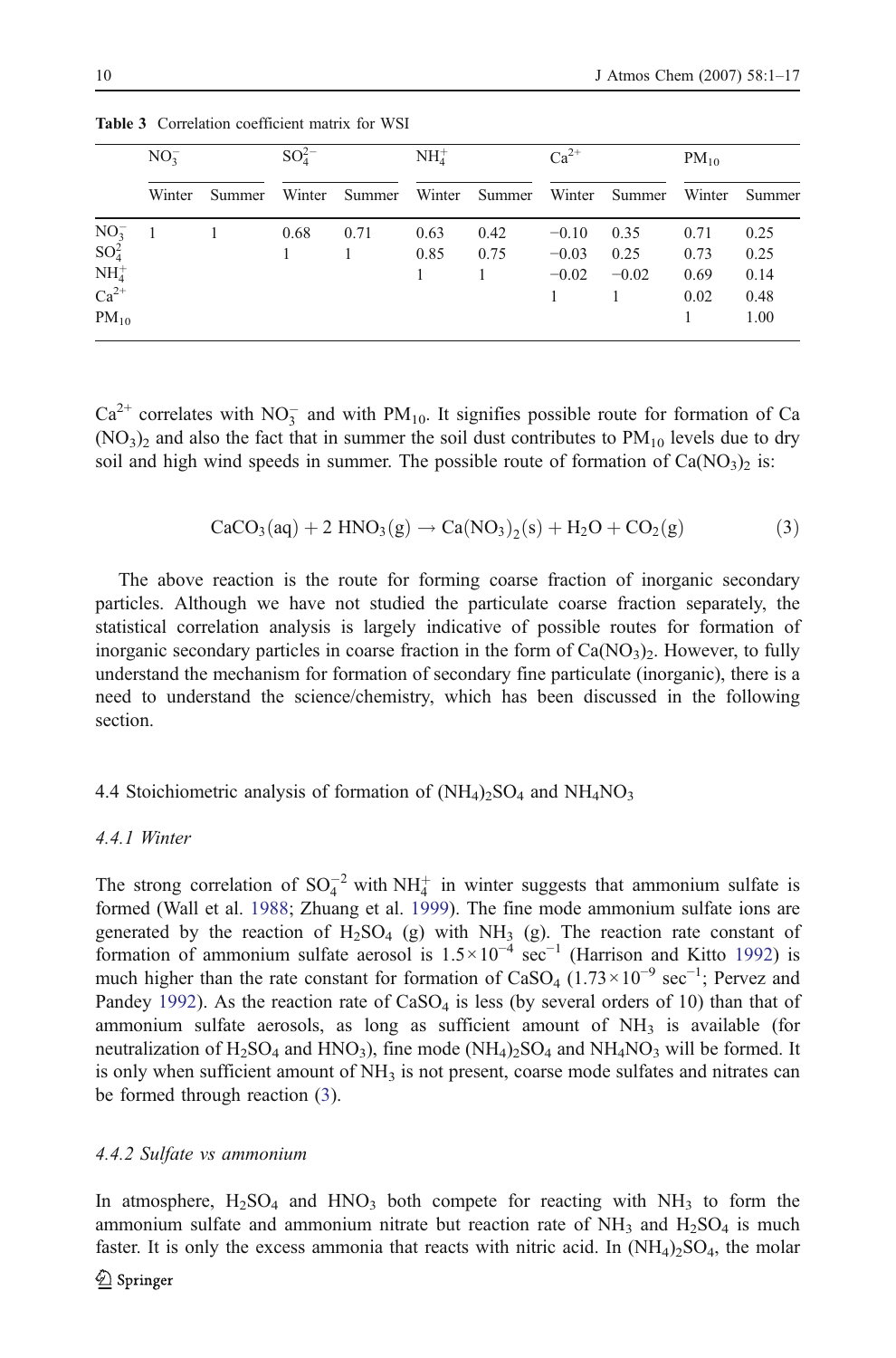ratio of NH<sup> $+$ </sup> to SO<sub>4</sub><sup> $-$ </sup> is 2:1. If observed molar ratio is greater than 2, it signifies that excess  $NH<sub>4</sub><sup>+</sup>$  is present which has possibly combined with  $NO<sub>3</sub><sup>-</sup>$  or other anion. At this site, the molar ratio of NH<sup> $+$ </sup> to SO<sup>2</sup><sup>-</sup> is 2.83, which indicates the complete neutralization of H<sub>2</sub>SO<sub>4</sub> and a predominance of  $(NH_4)_2SO_4$  aerosol during the winter season (Fig. 5).

# 4.4.3 Nitrate vs ammonium

The nitrate ion shows significant correlation with ammonium ion and  $PM_{10}$  in winter (Table [3](#page-9-0)). This indicates that ammonium nitrate  $(NH_4NO_3)$  is formed in winter season. In winter, the temperature and relative humidity are  $18\pm4\degree C$  and  $71\pm18\%$  respectively. The low temperature and high relative humidity favors formation of particulate ammonium nitrate (Stelson and Seinfeld [1982](#page-16-0)) as particulate nitrates are volatile under condition of high temperature and low relative humidity (Utsunomiya and Wakamatsu [1996\)](#page-16-0). The insignificant correlation of nitrate ion with calcium indicates that the ammonium nitrate is present in fine mode, because calcium nitrate  $(Ca(NO<sub>3</sub>)<sub>2</sub>)$  is found in the coarse mode by the reaction of HNO<sub>3</sub> with NaCl and CaCO<sub>3</sub> respectively (Alastuey et al. [2004;](#page-15-0) Matsumoto and Tanaka [1996](#page-16-0); Utsunomiya and Wakamatsu [1996](#page-16-0)). Kadowaki [\(1977](#page-15-0)) also confirmed that the fine mode nitrate mainly consist of the ammonium nitrate generated by the reaction between gaseous nitric acid, which is produced by the photo-oxidation of nitrogen dioxide, and ammonia gas. As explained earlier, only excess ammonia gas (after reaction with H2SO4), react with nitric acid and form ammonium nitrate. This has been examined in Fig. [6.](#page-11-0) Fig. [6](#page-11-0) shows that there are a few days during sampling period in which complete neutralization of nitric acid occurred and on other days  $NH<sub>4</sub><sup>+</sup>$  is in deficit and  $NO<sub>3</sub><sup>-</sup>$  must associated with other alkaline species or be part of acidic aerosol.



Fig. 5 Comparison of NH<sub>4</sub> and SO<sub>4</sub><sup>2</sup> ion with stoichiomertic ratio of (NH<sub>4</sub>)<sub>2</sub>SO<sub>4</sub>. (The 2:1 line reference line represents complete  $H<sub>2</sub>SO<sub>4</sub>$  neutralization)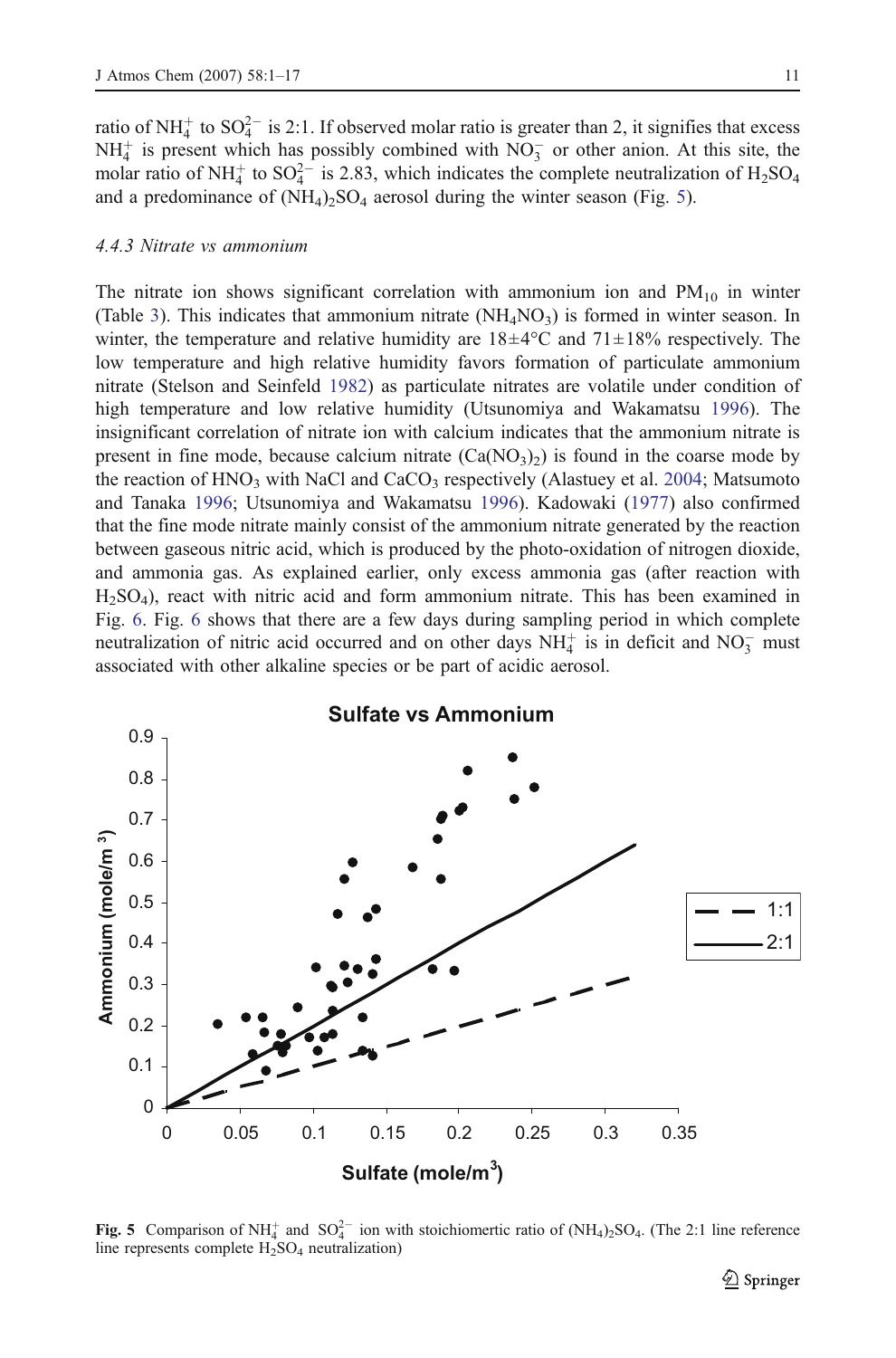<span id="page-11-0"></span>

Fig. 6 Comparison of excess  $NH_4^+$  and  $NO_3^-$  ion with stoichiomertic ratio of  $NH_4NO_3$  (The 1:1 line reference line represents complete HNO<sub>3</sub> neutralization)

#### 5 Summer

# 5.1 Sulfate vs ammonium

Sulfate ion correlate well with ammonium ion in summer season as well, but not the  $NO_3^-$ . Since  $(NH_4)_2SO_4$  is less volatile than  $NH_4NO_3$ , in summer, there is a relatively higher concentration of  $(NH<sub>4</sub>)<sub>2</sub>SO<sub>4</sub>$  compared to  $NH<sub>4</sub>NO<sub>3</sub>$  (Utsunomiya and Wakamatsu [1996](#page-16-0)). The average molar ratio of  $NH_4^+$  to  $SO_4^{2-}$  is found to be 0.81, which is less than stoichiometric molar ratio of 2. The low molar ratio indicates that the neutralization of  $H<sub>2</sub>SO<sub>4</sub>$  is not complete in summer unlike winter.

# 5.2 Nitrate vs ammonium

In summer, nitrate ion does show correlation with ammonium ion but to a lesser extent compared to winter season. This is due to the high temperature  $(33\pm6\degree C)$  and low relative humidity  $(42\pm18%)$ . At high temperature, the fine mode nitrate, which is formed by the reaction of nitric acid and ammonia are volatile and equilibrium shifts to gaseous products (reaction [\(1](#page-8-0))). Increasing temperature and decreasing relative humidity limit the production of NH4NO3 aerosol (Utsunomiya and Wakamatsu [1996;](#page-16-0) Alastuey et al. [2004;](#page-15-0) Kaneyasu et al. [1995;](#page-15-0) Chang et al. [1986;](#page-15-0) Matsumoto and Tanaka [1996](#page-16-0)). The overall (day and night) correlation of nitrate with calcium has become significant in summer season as  $NH<sub>4</sub><sup>+</sup>$  is not available and neutralization of  $HNO<sub>3</sub>$  may occur on coarse soil-driven particle rich in calcium and magnesium.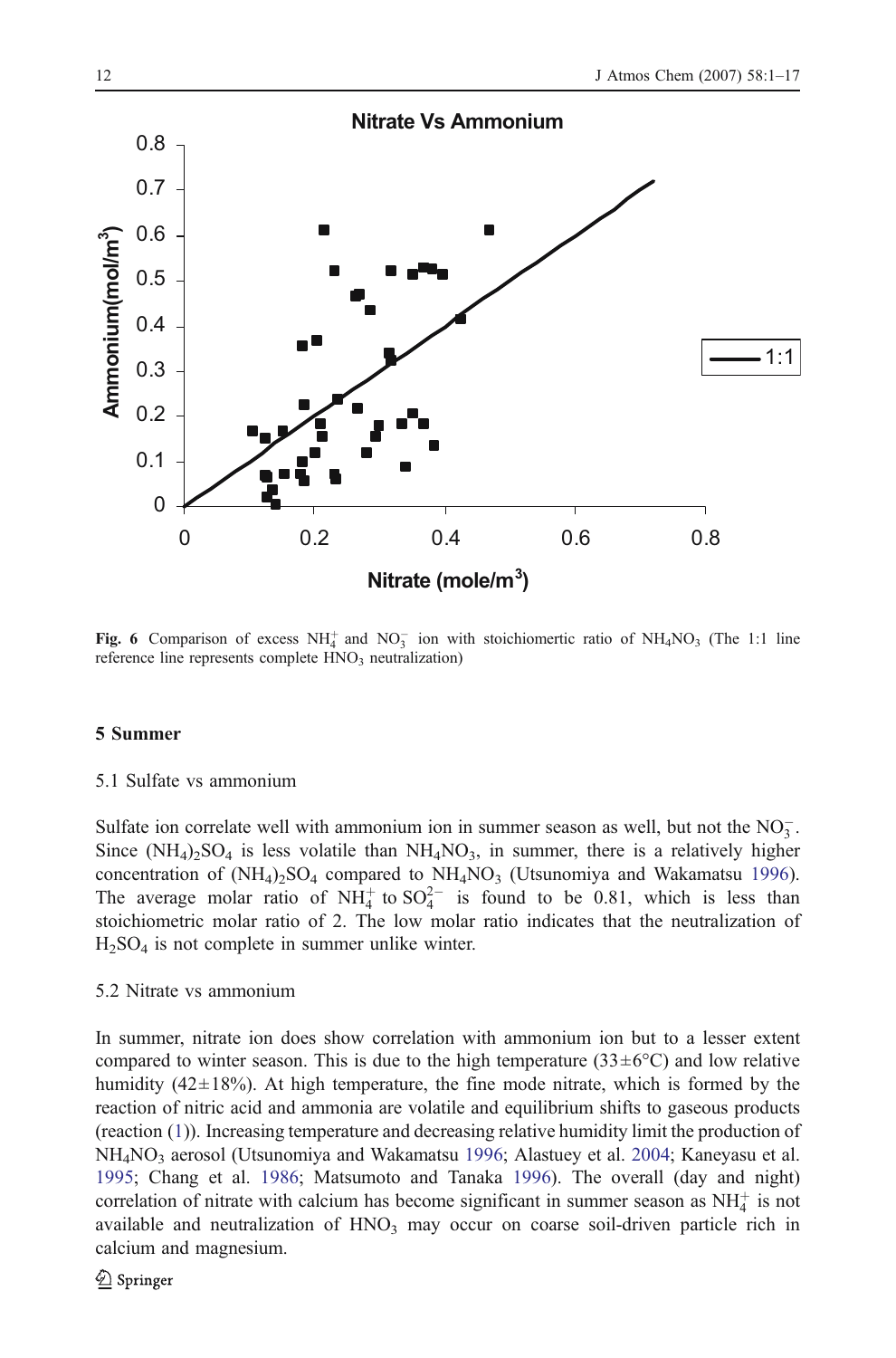<span id="page-12-0"></span>5.3  $NH<sub>3</sub>$  and  $HNO<sub>3</sub>$  equilibrium

The equilibrium in  $NH_3$  and  $HNO_3$  concentrations in the atmosphere is examined for reaction ([1\)](#page-8-0). The equilibrium constant (K) for this reaction can be estimated as follows (Stelson and Seinfeld [1982](#page-16-0)):

$$
\ln K = 84.6 - 24220/T - 6.41n (T/298)
$$
 (4)

Where, T is temperature in Kelvin.

The estimation of equilibrium constant for winter and summer seasons can clearly establish if conditions are favorable for formation of  $NH<sub>4</sub>NO<sub>3</sub>$  or not

- (I) Winter:  $[NH_3] = 26.74$  ppb,  $[HNO_3] = 0.90$  ppb, Temperature=290K [NH<sub>3</sub>] [HNO<sub>3</sub>]=24 ppb<sup>2</sup> > K (=3.5 ppb<sup>2</sup>) Conditions are favorable for formation of  $NH<sub>4</sub>NO<sub>3</sub>$ . (II) Summer:  $[NH_3] = 27.72$  ppb,  $[HNO_3] = 2.69$  ppb, Temperature=306K [NH<sub>3</sub>] [HNO<sub>3</sub>]=76.56 ppb<sup>2</sup> < K (=306.5 ppb<sup>2</sup>)
	- Conditions are not favorable for formation of  $NH<sub>4</sub>NO<sub>3</sub>$ .

This issue of formation of  $NH<sub>4</sub>NO<sub>3</sub>$  can be examined for each data point (depending on the temperature of the day). Figure 7 presents equilibrium line and measured  $NH<sub>3</sub>$  and  $HNO<sub>3</sub>$  in winter. It is clear that almost on all days  $NH<sub>4</sub>NO<sub>3</sub>$  will be formed. Figure [8](#page-13-0) presents equilibrium line and measured  $NH_3$  and  $HNO_3$  in summer. It is clear that only on few days,  $NH<sub>4</sub>NO<sub>3</sub>$  will be formed.

This shows that summer condition is not as much favorable as the winter for the formation of particulate nitrate. The conditions of  $NH<sub>4</sub>NO<sub>3</sub>$  formation have been compared with a study reported in the US by Baek and Aneja [\(2005](#page-15-0)). They have shown formation of  $NH_4NO_3$  takes place in the atmosphere. As per their data:  $[NH_3]$  [HNO<sub>3</sub>]=32.2 ppb<sup>2</sup> > K  $(=21.59$  ppb<sup>2</sup>), confirming formation of particulate nitrate.



Fig. 7 Relation between  $[NH_3(g)]$  [HNO<sub>3</sub> (g)] product and temperature (winter)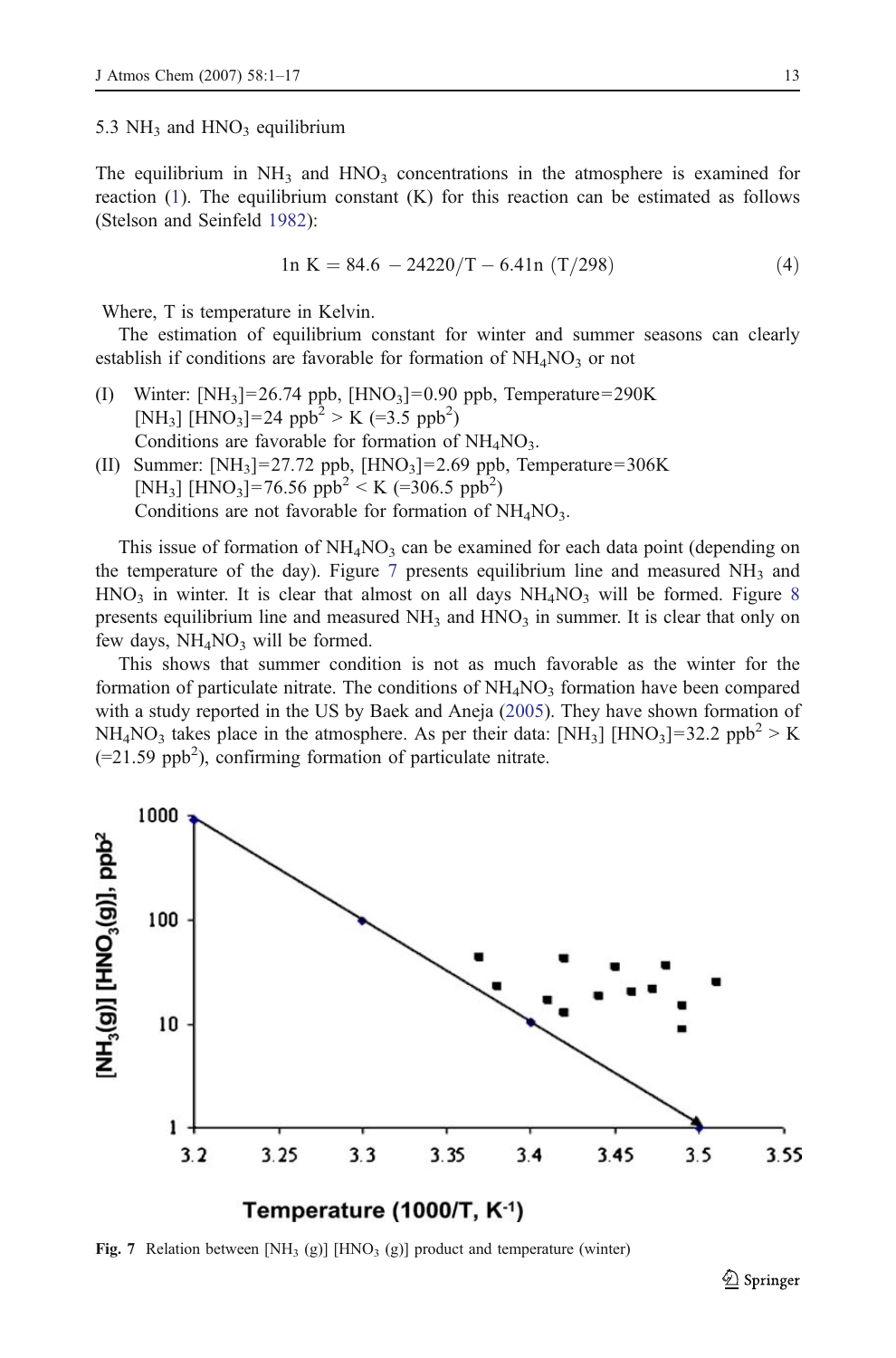<span id="page-13-0"></span>

Fig. 8 Relation between  $[NH_3(g)]$  [HNO<sub>3</sub> (g)] product and temperature (summer)

# $6 HNO<sub>3</sub>$  and NH<sub>3</sub> seasonal variation

 $HNO<sub>3</sub>$  showed seasonal variation, with highest concentration in summer compared to winter (Fig. [2\)](#page-5-0). Higher  $HNO<sub>3</sub>$  concentration in summer have been explained by increase production of nitric acid from gaseous precursors during photochemical activity and shift of equilibrium from particulate phase ammonium nitrate to gas-phase ammonia and nitric acid  $(NH_3 + HNO_3 \leftrightarrow NH_4NO_3)$  (Seinfeld and Pandis [1998](#page-16-0); Moya et al. [2004\)](#page-16-0). The higher concentration of  $HNO<sub>3</sub>$  in summer may be due to high solar radiation, which leads to higher concentration of OH radical, thereby more formation of  $HNO<sub>3</sub>$ . Hoek et al. ([1996\)](#page-15-0) reported that  $HNO<sub>3</sub>$  concentration during summer was about twice as high as measured during winter. At this station,  $HNO<sub>3</sub>$  in summer was found to be nearly three times the winter concentration. There was not much difference in the concentration of  $NH<sub>3</sub>$  during summer and winter, but  $NH<sub>3</sub>$  concentration was found higher than other places (Table 4). This may be due to extensive agriculture activity in the upwind of the sampling site.

#### 6.1 Nitrogen conversion ratio

It is generally seen that in spite of large emission of  $NO_x$ , the air concentration of  $NO_x$ remains low in Indian condition and particularly in Kanpur (10–35 μg m<sup>-3</sup>; unpublished

| Sampling site                 | HNO <sub>3</sub>                   |      | NH <sub>3</sub>                                                 |                                 |  |
|-------------------------------|------------------------------------|------|-----------------------------------------------------------------|---------------------------------|--|
|                               | Summer ( $\mu$ g m <sup>-3</sup> ) |      | Winter $(\mu g \text{ m}^{-3})$ Summer $(\mu g \text{ m}^{-3})$ | Winter $(\mu g \text{ m}^{-3})$ |  |
| Rampur, India <sup>1</sup>    | 1.3                                | 0.3  | 2.5                                                             | 8.1                             |  |
| Dayalbagh, India <sup>2</sup> | 2.1                                | 1.0  | 10.8                                                            | 8.9                             |  |
| Cairo, Egypt <sup>3</sup>     | 6.70                               | 1.14 |                                                                 |                                 |  |
| Present Study at IITK         | 6.90                               | 2.39 | 18.69                                                           | 19.09                           |  |

Table 4 Comparison of seasonal variations  $(HNO<sub>3</sub>$  and  $NH<sub>3</sub>)$ 

<sup>1</sup> Gutpa et al. [\(2003](#page-15-0)); <sup>2</sup> Parmar et al. ([2001\)](#page-16-0); <sup>3</sup> Khoder [\(2002\)](#page-15-0)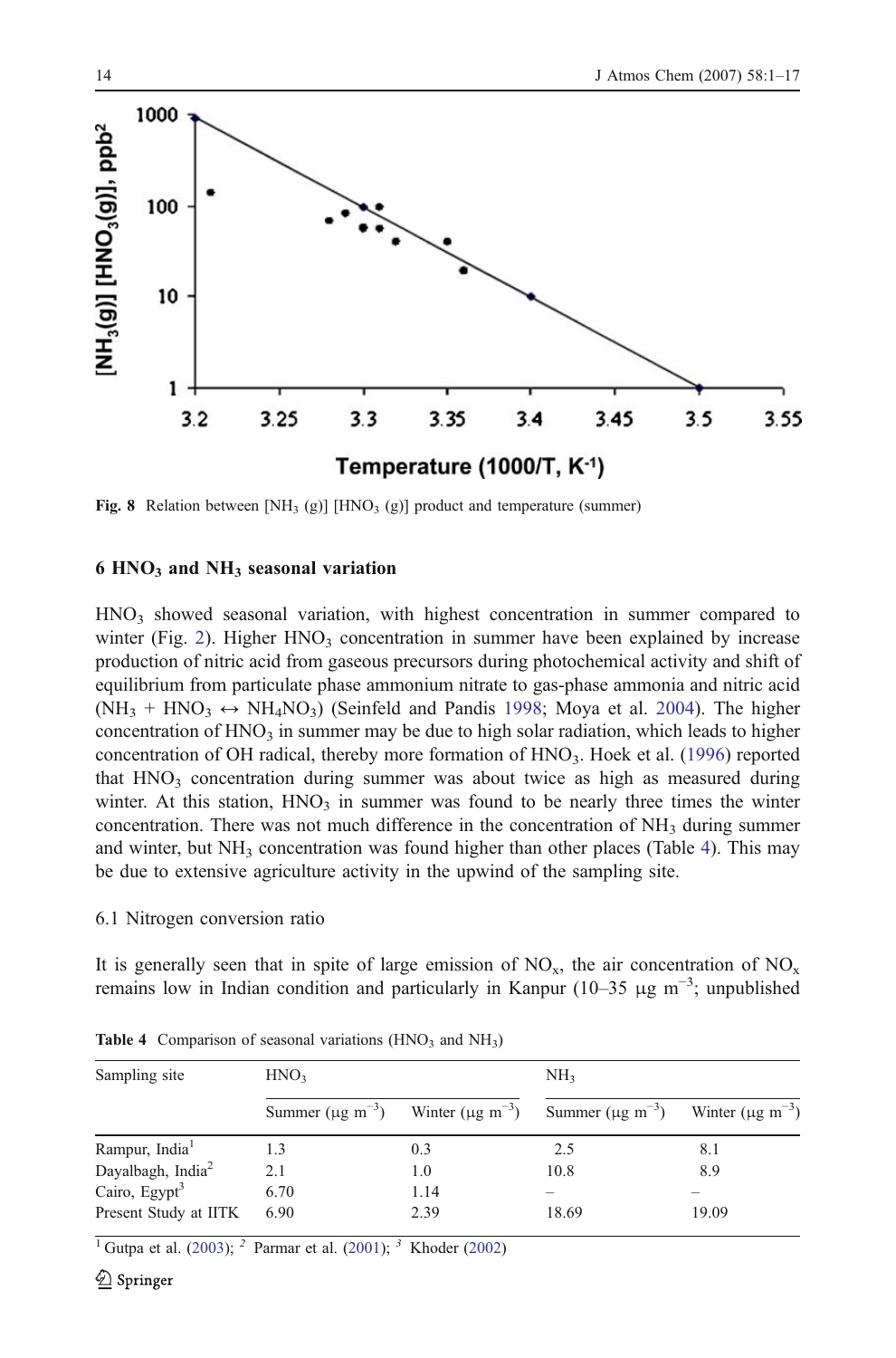**Table 5** Nitrogen conversion ratio  $(F_n)$  during winter and summer seasons

| Pollutant                         | Winter | Summer |
|-----------------------------------|--------|--------|
| $NO_2$ (µg m <sup>-3</sup> )      | 11.37  | 12.87  |
| $PNO2-(\mu g m-3)$                | 14.37  | 7.03   |
| $GNO3-(\mu g m-3)$                | 2.39   | 6.90   |
| $PNO3- + GNO3-(\mu g m-3)$        | 16.76  | 13.93  |
| $PNO_3^- / PNO_3^- + GNO_3^- (%)$ | 85.7   | 50.46  |
| $GNO_3^- / PNO_3^- + GNO_3^- (%)$ | 14.26  | 49.53  |
| $F_n$ (%)                         | 52.26  | 44.61  |

data from CPCB Vikas Nagar station). Therefore, it has been examined to see the conversion of  $NO<sub>x</sub>$  to nitrate in Kanpur. Nitrogen conversion ratio is defined as:

$$
F_n = (PNO_3^- + GNO_3^-) / (NO_2 + PNO_3^- + GNO_3^-)
$$
 (5)

Where PNO<sub>3</sub> is particulate nitrate concentration as NO<sub>2</sub>,  $\mu$ g m<sup>-3</sup>, GNO<sub>3</sub> is the gaseous nitrate concentration, as NO<sub>2</sub>,  $\mu$ g m<sup>-3</sup>, and NO<sub>2</sub> is the gas phase NO<sub>2</sub> concentration,  $\mu$ g m<sup>-3</sup>. Nitrogen conversion ratio  $(F_n)$  calculated from the above equation is summarized in Table 5.

The highest ratio of particulate nitrate to total nitrate is found during the winter season (Table 5), consistent with increased production of particulate nitrate as mentioned previously. In contrast, the highest concentration ratio of gaseous nitric acid to total nitrate was found during the summer season. The  $F_n$  level in summer may be attributed to the high photochemical reaction and dissociation of already formed fine mode nitrates under the effect of high temperature during the summer season, which may lead to an increase in the formation of gaseous nitric acid (Khoder [2002](#page-15-0)). The same trend was reported by Kadowaki ([1986\)](#page-15-0) in an urban area. They also reported that nitrogen conversion ratio is higher in summer compared to the winter season but at this station average nitrogen conversion ratio is higher in winter compared to summer but not statistically significant. This may be due to more nitrate formation in winter compared to summer because of high humidity that enhances nitrate formation. However, as far as intermediate step of formation of  $HNO<sub>3</sub>$  is concerned, it is high in summer. It appears that high concentration of  $NH<sub>3</sub>$  in study area compared to other locations, is playing an important role (in winter season) in formation of particulate nitrate. The high  $NH<sub>3</sub>$  concentration is perhaps due to extensive agriculture activity in the upwind of the sampling site. It may be noted that the current level of  $NO_x$ may not fully suggest the problem of  $NO<sub>x</sub>$  pollution; one must account for  $NO<sub>3</sub>$  conversion and examine the health implications of higher  $NO<sub>3</sub>$  in a comprehensive analysis.

It may, therefore, be concluded from this research that  $NH<sub>3</sub>$  is playing a very significant role in neutralization of atmospheric acids and in formation of inorganic secondary fine particles (ammonium sulphate in summer and winter and ammonium nitrate in winter). The major sources responsible for  $NH<sub>3</sub>$  emission are from the agricultural (urea application) activities and intensive animal production facilities. India and most developing countries are primarily agricultural economy and have very high number of cattle population (an estimated 219.6 million cattle alone in India) (<http://dahd.nic.in/stat.htm>).

#### 7 Conclusions

In this research, both knowledge of statistical correlation and chemistry fundamentals were combined to understand the formation of inorganic secondary particles in the atmosphere.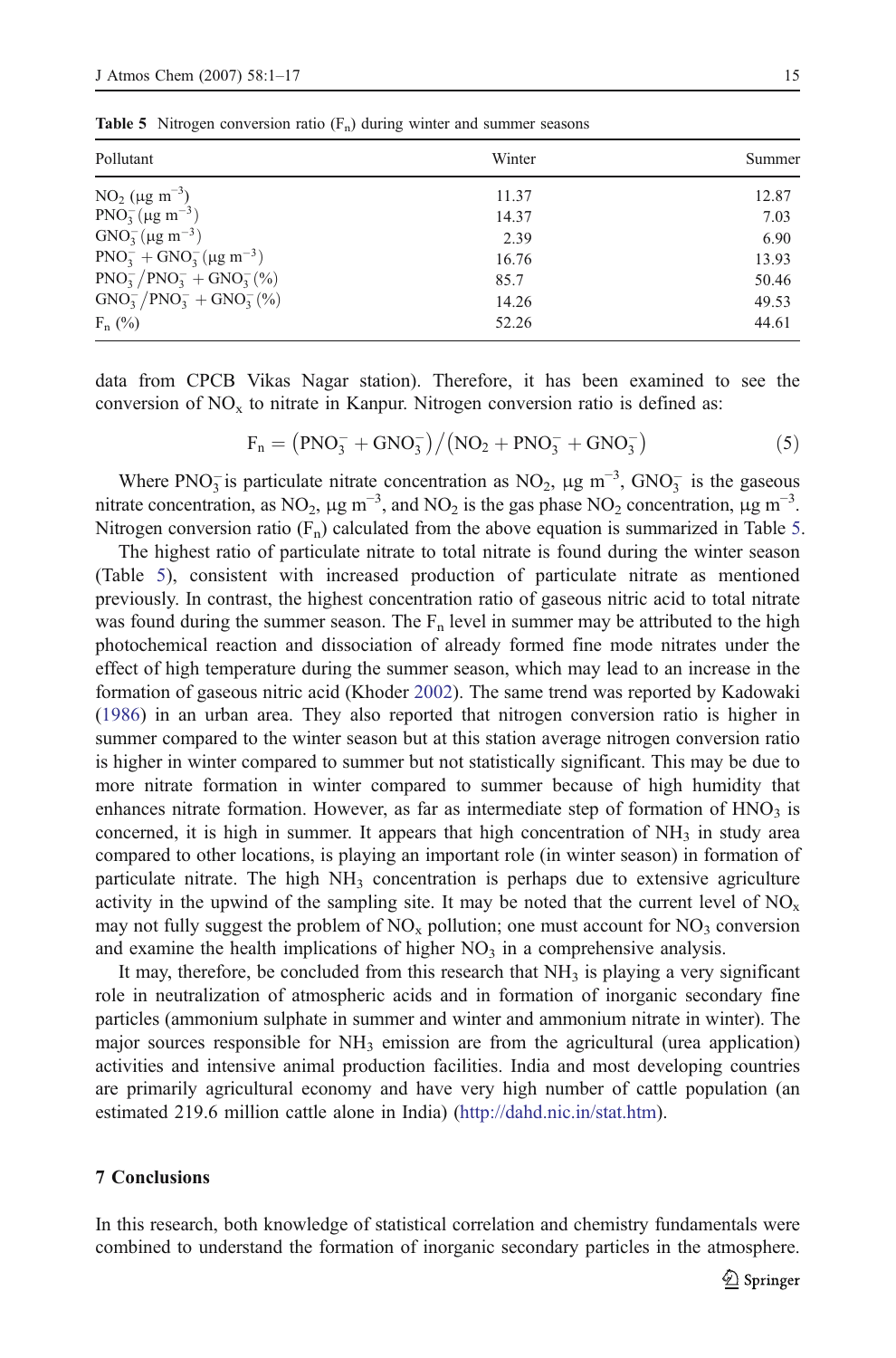<span id="page-15-0"></span>Since the atmospheric conditions (temperature humidity, wind speed etc.) vary from day to night and from one season to other, the scientific explanations have been developed for seasonal and diurnal variations in the concentrations of ions responsible for formation of inorganic secondary particles.  $NO_3^-$ ,  $SO_4^{2-}$ ,  $NH_4^+$ ,  $K^+$ (in PM<sub>10</sub>) are found to be significantly high in winter season compared to the summer season and  $Ca^{2+}$ ,  $Mg^{2+}$  are found to be higher in summer season. In winter, the molar ratio  $NH<sub>4</sub><sup>+</sup>$  to  $SO<sub>4</sub><sup>2-</sup>$  was found to be greater than 2:1 suggesting excess  $NH_4^+$  is present which possibly combined with  $NO_3^-$  to produce NH<sub>4</sub>NO<sub>3</sub>. In summer time the molar ratio less than 2:1 indicating deficit of NH<sub>4</sub><sup>+</sup> to produce  $NH<sub>4</sub>NO<sub>3</sub>$ . The nitrogen conversion ratio was found to be nearly 50% in the study area that suggest quick conversion of  $NO<sub>2</sub>$  into nitrates.

As an overall conclusion, this study finds that  $NH<sub>3</sub>$  play a very significant role in the formation of fine inorganic secondary particles and there is a need to study ammonia emissions and develop proper emission factors for its emission assessment.

# References

- Adams, P.J., Seinfeld, J.H., Koch, D.M.: Global concentration of tropospheric sulfate, nitrate and ammonium aerosol simulated in a general circulation model. J. Geophys. Res. 104, 13791–13823 (1999)
- Alastuey, A., Querol, X., Rodríguez, S., Plana, F., Lopez-Soler, A., Ruiz, C., Mantilla, E.: Monitoring of atmospheric particulate matter around sources of inorganic secondary inorganic aerosol. Atmos. Environ. 38, 4979–4992 (2004)
- Appel, B.R., Tokiwa, Y., Haik, M.: Sampling of nitrates in ambient air. Atmos. Environ. 15, 283–289 (1981)
- Ayers, G.P.: Some practical aspects of acid deposition measurements. Presentation to the 3rd expert meeting on acid deposition monitoring network in East Asia, 14–16 November 1995, pp. 1–20. Niigata Prefecture, Japan (1995)
- Baek, B.H., Aneja, V.P.: Observation based analysis for the determination of equilibrium time constant between ammonia, acid gases, and fine particles. International J. ENviron. Pollut. 23(3), 239–247 (2005)
- Bartonova, A., Sharma M.: Indoor and ambient air exposure of PAHs and fine particulate to women and children: ealth impacts in terms of morbidity, Norwegian institute for air research , Kjeller Norway, ISBN:82-45-1679-0. (2005)
- Cadle, S.H.: Seasonal variations in nitric acid, nitrate, strong aerosol acidity, and ammonia in an urban area. Atmos. Environ. 19, 181–188 (1985)
- Chang, Y.S., Carmichael, G.R., Kurita, H., Ueda, H.: An investigation of the formation of ambient  $NH_4NO_3$ aerosol. Atmos. Environ. 20(10), 1969–1977 (1986)
- CPCB.: Air Quality Status and Trends in India, CPCB Publication NAAQMS/14/1999–2000 (2001)
- Foltescu, V.L., Lindgren, E.S., Isakson, J., Oblad, M., Pacyna, J.M.: Gas to particle conversion of sulphur and nitrogen compounds as studied at marine station in Northern Europe. Atmos. Environ. 18, 3129– 3140 (1996)
- Gupta, A., Kumar, R., Kumari, K.M., Srivastava, S.S.: Measurement of NO<sub>2</sub>, HNO<sub>3</sub>, NH<sub>3</sub> and SO<sub>2</sub> and related particulate matter at a rural site in Rampur, India. Atmos. Environ. 37, 4837–4846 (2003)
- Harrison, R.M., Kitto, A.M.N.: Estimation of the rate constant for the reaction of acid sulfate aerosol with NH3 gas from atmospheric measurements. J. Atmo. Chem. 15, 133–143 (1992)
- Hoek, G., Mennen, M.G., Allen, G.A., Hofschreuder, P., Meulen, T.V.D.: Concentrations of acidic air pollutants in The Netherlands. Atmos. Environ. 30, 3141–3150 (1996)
- Kadowaki, S.: Size distribution and chemical composition of atmospheric particulate nitrate in the Nagoya area. Atmos. Environ. 11, 671–675 (1977)
- Kadowaki, S.: On the nature of the atmospheric oxidation processes of  $SO<sub>2</sub>$  to sulfate and of  $NO<sub>2</sub>$  to nitrate on the basis of diurnal variations of sulfate, nitrate, and other pollutants in an urban Area. Environ. Sci. Technol. 20, 1249–1253 (1986)
- Kaneyasu, N., Ohta, S., Murao, N.: Seasonal variation in the chemical composition of atmospheric aerosols and gaseous species in Sapporo, Japan. Atmos. Environ. 29, 1559–1568 (1995)
- Khoder, M.I.: Atmospheric conversion of sulfur dioxide to particulate sulfate and nitrogen dioxide to particulate nitrate and gaseous nitric acid in an urban area. Chemosphere 49, 675–684 (2002)
- Kleinman, M.T., Tomezyk, C., Leaderer, B.P., Tanner, R.L.: Inorganic nitrogen compounds in New York City. Ann. NY. Acad. Sci. 322, 115–123 (1979)

 $\mathcal{Q}$  Springer